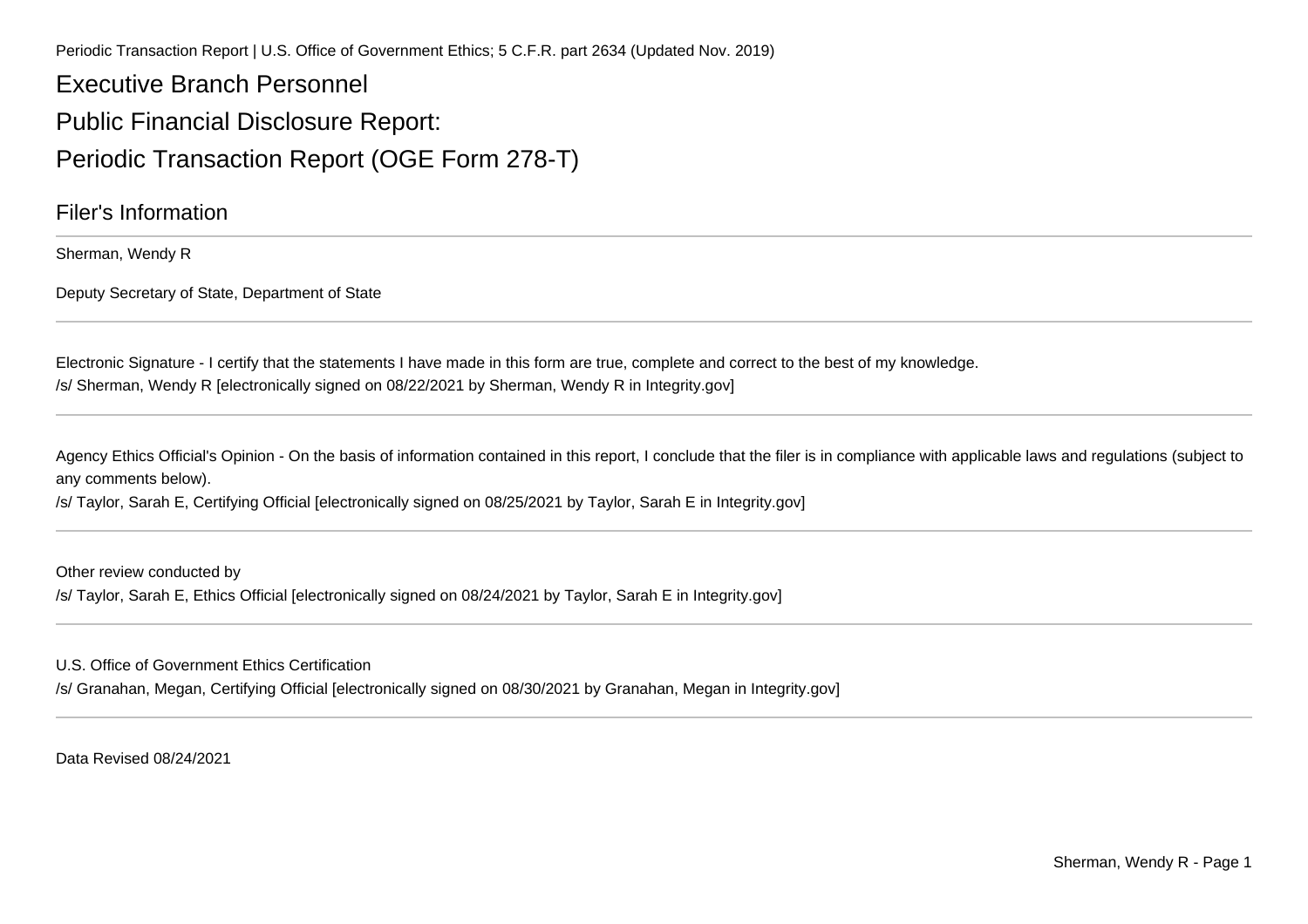## **Transactions**

| #              | <b>DESCRIPTION</b>                                     | <b>TYPE</b> | <b>DATE</b> | <b>NOTIFICATION</b><br>RECEIVED OVER<br>30 DAYS AGO | <b>AMOUNT</b>       |
|----------------|--------------------------------------------------------|-------------|-------------|-----------------------------------------------------|---------------------|
|                | Champlain Mid Cap Fund Institutional Shares<br>(CIPIX) | Purchase    | 08/17/2021  | No                                                  | $$15,001 - $50,000$ |
| $\overline{2}$ | <b>WCM Focused Intl Gwth Inst</b>                      | Purchase    | 08/17/2021  | <b>No</b>                                           | $$15,001 - $50,000$ |
| 3              | Vanguard Dividend Appreciation xx                      | Purchase    | 08/17/2021  | <b>No</b>                                           | $$15,001 - $50,000$ |
| 4              | IShares Edge MSCI US Momentum xx                       | Purchase    | 08/17/2021  | No                                                  | $$1,001 - $15,000$  |
| 5              | Matthews Asia Dividend Inst xx                         | Purchase    | 08/17/2021  | <b>No</b>                                           | $$1,001 - $15,000$  |
| 6              | Vanguard Dividend Appreciation xx                      | Purchase    | 08/17/2021  | No                                                  | $$15,001 - $50,000$ |
| 7              | <b>IShares Russell Midcap V ETF</b>                    | Purchase    | 08/17/2021  | No                                                  | $$1,001 - $15,000$  |
| 8              | Schwab US DVD Equity ETF                               | Purchase    | 08/17/2021  | No                                                  | $$1,001 - $15,000$  |
| 9              | <b>WCM Focused Intl Gwth Inst</b>                      | Purchase    | 08/17/2021  | No                                                  | $$1,001 - $15,000$  |
| 10             | IShares Edge MSCI Min Vol Emer                         | Sale        | 08/17/2021  | <b>No</b>                                           | $$1,001 - $15,000$  |
| 11             | WCM Focused Intl Grth Inst                             | Purchase    | 08/17/2021  | No                                                  | $$1,001 - $15,000$  |
| 12             | IShares Edge MSCI Min Vol Emer                         | Sale        | 08/17/2021  | No                                                  | $$1,001 - $15,000$  |

## **Endnotes**

## Summary of Contents

The 278-T discloses purchases, sales, or exchanges of securities in excess of \$1,000 made on behalf of the filer, the filer's spouse, or dependent child. Transactions arerequired to be disclosed within 30 days of receiving notification of a transaction but not later than 45 days after the transaction. Filers need not disclose (1) mutual funds and<br>other excepted investment funds; (2) certif